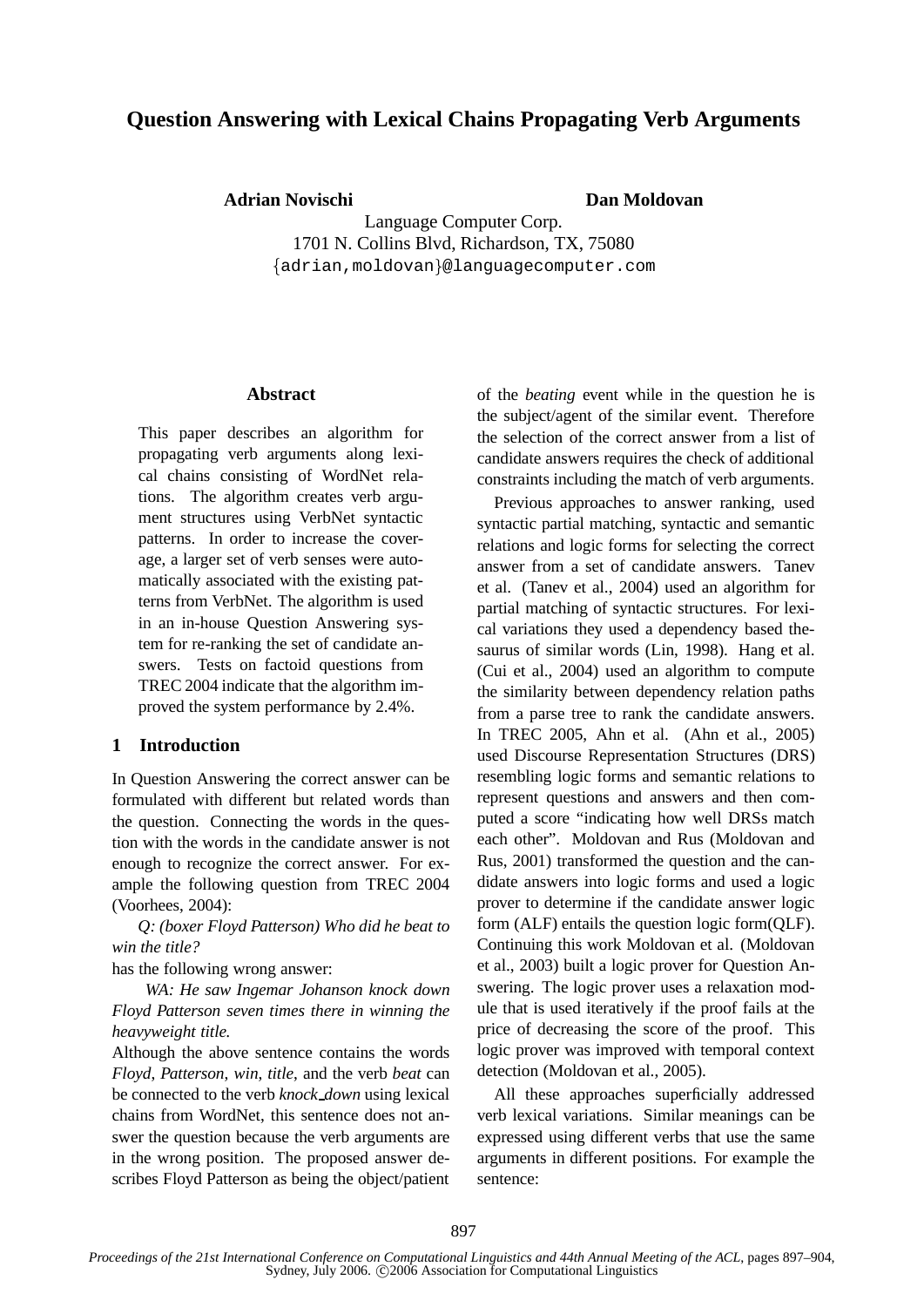# *John bought a cowboy hat for* \$*50* can be reformulated as:

*John paid* \$*50 for a cowboy hat.*

The verb *buy* entails the verb *pay* however the arguments *a cowboy hat* and \$*50* have different position around the verb.

This paper describes the approach for propagating the arguments from one verb to another using lexical chains derived using WordNet (Miller, 1995). The algorithm uses verb argument structures created from VerbNet syntactic patterns (Kipper et al., 2000b).

Section 2 presents VerbNet syntactic patterns and the machine learning approach used to increase the coverage of verb senses. Section 3 describes the algorithms for propagating verb arguments. Section 4 presents the results and the final section 5 draws the conclusions.

## **2 VerbNet Syntactic Patterns**

The algorithm for propagating verb arguments uses structures for representing them. Several choices were considered for retrieving verbs' argument structure. Verb syntactic patterns from WordNet (called frames) could not be used because some tokens in the patterns (like "PP" or "CLAUSE") cannot be mapped to arguments. FrameNet (Baker et al., 1998) and PropBank (Kingsbury and Palmer, 2002) contain verb syntactic patterns, but they do not have a mapping to WordNet. Finally VerbNet (Kipper et al., 2000b) represents a verb lexicon with syntactic and semantic information. This resource has a mapping to WordNet and therefore was considered the most suitable for propagating predicate arguments along lexical chains.

### **2.1 VerbNet description**

VerbNet is based on classes of verbs. Each verb entry points to a set of classes and each class represents a sense of a verb. The classes are organized hierarchically. Each class contains a set of syntactic patterns corresponding to licensed constructions. Each syntactic pattern is an ordered list of tokens and each token represents a group of words. The tokens contain various information and constraints about the word or the group of words they represent. The name of the token can represent the thematic role of an argument, the verb itself, prepositions, adjectives, adverbs or plain words.

VerbNet uses 29 thematic roles (presented in ta-

Table 1: VerbNet thematic roles

| <b>Thematic Roles</b> |                   |              |  |
|-----------------------|-------------------|--------------|--|
| Topic                 | Experiencer       | Stimulus     |  |
| Cause                 | Actor             | Actorl       |  |
| Actor2                | Agent             | Asset        |  |
| Attribute             | <b>Benefactor</b> | Benefi ciary |  |
| Destination           | Instrument        | Location     |  |
| Material              | Patient           | Patient1     |  |
| Patient <sub>2</sub>  | Predicate         | Product      |  |
| Recipient             | Source            | Theme        |  |
| Theme1                | Theme2            | Time         |  |
| Extent                | Value             |              |  |

ble 1). VerbNet has a static aspect and a dynamic aspect. The static aspect refers to the organization of verb entries. The dynamic aspect refers to the lexicalized trees associated with syntactic patterns. A detailed description of VerbNet dynamic aspect can be found in (Kipper et al., 2000a).

The algorithm for propagating predicate arguments uses the syntactic patterns associated with each sensekey. Each class contains a set of Word-Net verb sensekeys and a set of syntactic patterns. Therefore, syntactic patterns can be associated with verb sensekey from the same class. Since sensekeys represent word senses in WordNet, each verb synset can be associated with a set of Verb-Net syntactic patterns. VerbNet syntactic patterns allow predicate arguments to be propagated along lexical chains. However, not all verb senses in WordNet are listed in VerbNet classes. For the remaining verb sensekeys that are not listed in Verb-Net, syntactic patterns were assigned automatically using machine learning as described in the following section.

# **2.2 Associating syntactic patterns with new verb senses**

In order to propagate predicate arguments along lexical chains, ideally every verb in every synonym set has to have a set of syntactic patterns. Only a part of verb senses are listed in VerbNet classes. WordNet 2.0 has 24,632 verb sensekeys, but only 4,983 sensekeys are listed in VerbNet classes. For the rest, syntactic patterns were assigned automatically. In order to assign these syntactic patterns to the verb senses not listed in Verb-Net, training examples were needed, both positive and negative. The learning took place for one syntactic pattern at a time. A syntactic pattern can be listed in more than one class. All verb senses associated with a syntactic pattern can be considered positive examples of verbs having that syntactic pattern. For generating negative examples,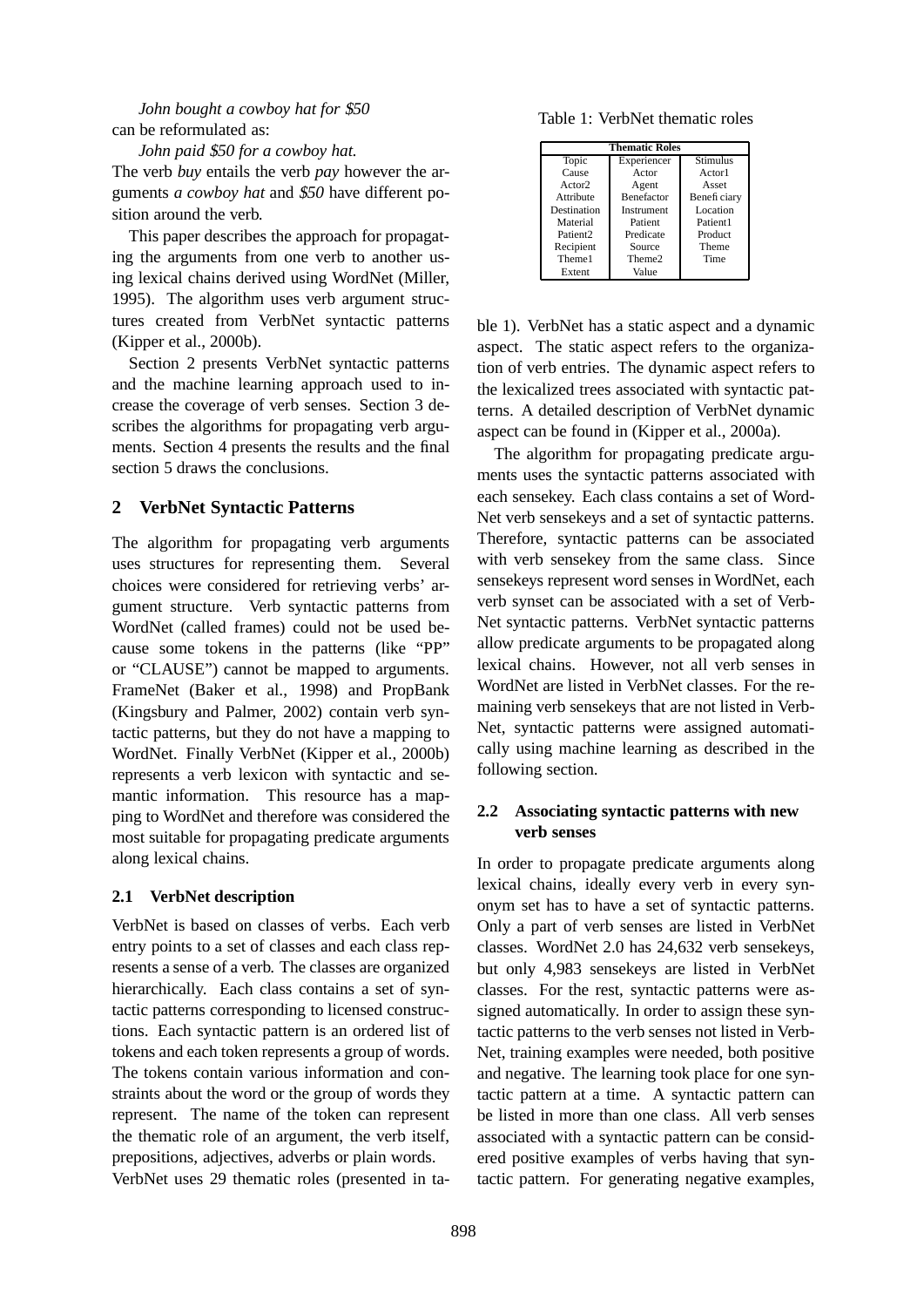the following assumption was used: if a verb sense listed in a VerbNet class is not associated with a given syntactic pattern, then that verb sense represents a negative example for that pattern. 352 syntactic patterns were found in all VerbNet classes. A training example was generated for each pair of syntactic patterns and verb sensekeys, resulting in a total number of 1,754,016 training examples. These training examples were used to infer rules that would classify if a verb sense key can be associated with a given syntactic pattern. Training examples were created by using the following features: verb synset semantic category, verb synset position in the IS-A hierarchy, the fact that the verb synset is related to other synsets with CAU-SATION relation, the semantic classes of all noun synsets derivationally related with the given verb synset and the WordNet syntactic pattern ids. A machine learning algorithm based on C5.0 (Quinlan, 1998) was run on these training examples. Table 2 presents the performance of the learning algorithm using a 10-fold cross validation for several patterns. A number of 20,759 pairs of verb senses with their syntactic patterns were added to the existing 35,618 pairs in VerbNet. In order to improve the performance of the question answering system, around 100 patterns were manually associated with some verb senses.

Table 2: Performance of learning verb senses for several syntactic patterns

| Ы   | Pattern                                                                              | Performance |
|-----|--------------------------------------------------------------------------------------|-------------|
| 0   | $\langle$ Agent $\rangle$ $\langle$ VERB $\rangle$ $\langle$ Theme $\rangle$         | 74.2%       |
|     | <experiencer> <verb> <cause></cause></verb></experiencer>                            | 98.6%       |
|     | $\langle$ Experiencer $\rangle$ $\langle$ VERB $\rangle$ $\langle$ Oblique $\rangle$ |             |
| 2   | for $\langle \text{Cause}\rangle$                                                    | 98.7%       |
|     | $<$ Experiencer $>$ $<$ VERB $>$ $<$ Cause $>$                                       |             |
| 3   | $in <$ Oblique $>$                                                                   | 98.7%       |
| 4   | $\langle$ Agent $\rangle$ $\langle$ VERB $\rangle$ $\langle$ Recipient $\rangle$     | 94.7%       |
| 5   | $\langle$ Agent $\rangle$ $\langle$ VERB $\rangle$ $\langle$ Patient $\rangle$       | 85.6%       |
| 6   | <patient> <verb> <adv></adv></verb></patient>                                        | 85.1%       |
|     |                                                                                      |             |
|     | $\langle$ Agent $\rangle$ $\langle$ VERB $\rangle$ $\langle$ Patient $\rangle$       |             |
| 348 | at $\langle$ Cause $\rangle$                                                         | 99.8%       |
|     | <agent> <verb> in</verb></agent>                                                     |             |
| 349 | $<$ Theme $>$                                                                        | 99.8%       |
|     | $\langle$ Agent $\rangle$ $\langle$ VERB $\rangle$ $\langle$ Source $\rangle$        |             |
| 350 | $\langle$ ADJ $>$                                                                    | 99.5%       |
| 351 | $\langle$ Agent $\rangle$ $\langle$ VERB $\rangle$ at $\langle$ Source $\rangle$     | 99.3%       |

### **3 Propagating Verb Arguments**

Given the argument structure of a verb in a sentence and a lexical chain between this verb and another, the algorithm for propagating verb arguments transforms this structure step by step, for

each relation in the lexical chain. During each step the head of the structure changes its value and the arguments can change their position. The arguments change their position in a way that preserves the original meaning as much as possible. The argument structures mirror the syntactic patterns that a verb with a given sense can have. An argument structure contains the type of the pattern, the head and an array of tokens. Each token represents an argument with a thematic role or an adjective, an adverb, a preposition or just a regular word. The head and the arguments with thematic roles are represented by concepts. A concept is created from a word found in text. If the word is found in WordNet, the concept structure contains its surface form, its lemma, its part of speech and its WordNet sense. If the word is not found in WordNet, its concept structure contains only the word and the part of speech. The value of the field for an argument is represented by the concept that is the head of the phrase representing the argument. Because a synset may contain more than one verb and each verb can have different types of syntactic patterns, propagation of verb arguments along a single relation can result in more than one structure. The output of the algorithm as well as the output of the propagation of each relation in the lexical chain is the set of argument structures with the head being a verb from the set of synonyms of the target synset. For a given relation in the lexical chain, each structure coming from the previous step is transformed into a set of new structures. The relations used and the process of argument propagation is described below.

### **3.1 Relations used**

A restricted number of WordNet relations were used for creating lexical chains. Lexical chains between verbs were used for propagating verb arguments, and lexical chains between nouns were used to link semantically related arguments expressed with different words.

Between verb synsets the following relations were used: HYPERNYM, TROPONYM, ENTAILMENT and CAUSATION. These relations were selected because they reveal patterns about how they propagate predicate arguments.

The HYPERNYMY relation links one specific verb synset to one that is more general. Most of the time, the arguments have the same thematic roles for the two verbs. Sometimes the hypernym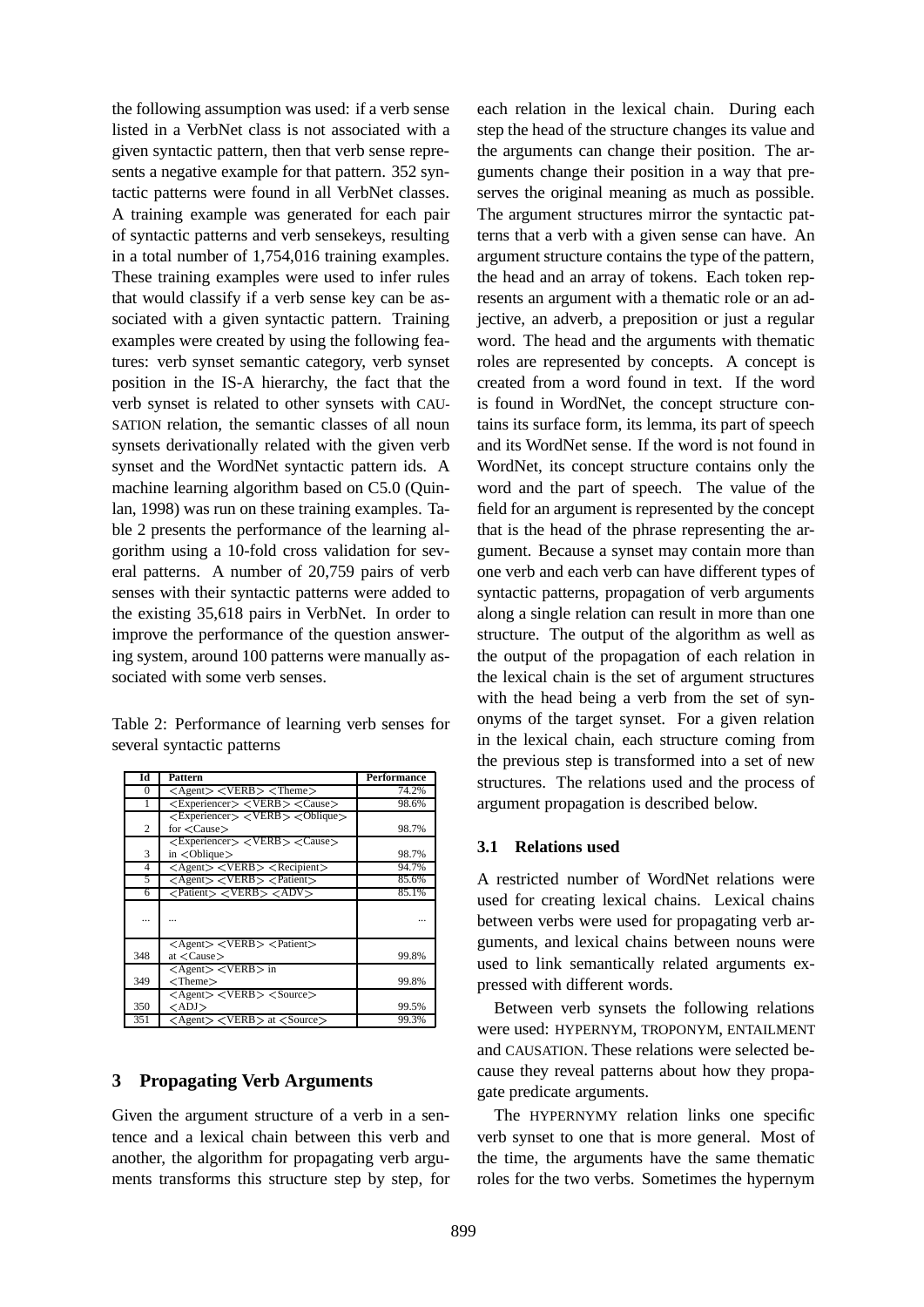synset has a syntactic pattern that has more thematic roles than the syntactic pattern of the start synset. In this case the pattern of the hypernym is not considered for propagation.

The HYPONYMY relation is the reverse of HY-PERNYMY and links one verb synset to a more specific one. Inference to a more specific verb requires abduction. Most of the time, the arguments have the same thematic roles for the two verbs. Usually the hyponym of the verb synset is more specific and have less syntactic patterns than the original synset. This is why a syntactic pattern of a verb can be linked with the syntactic pattern of its hyponym that has more thematic roles. These additional thematic roles in the syntactic pattern of the hyponym will receive the value ANY-CONCEPT when verb arguments are propagated along this relation.

ENTAILMENT relation links two verb synsets that express two different events that are related: the first entails the second. This is different than HY-PERNYMY or HYPONYMY that links verbs that express the same event with more or less details. Most of the time the subject of these two sentences has the same thematic role. If the thematic role of subjects is different, then the syntactic pattern of the target verb is not considered for propagation. The same happens if the start pattern contains less arguments than the target pattern. Additional arguments can change the meaning of the target pattern.

A relation that is the reverse of the ENTAILMENT is not coded in WordNet but, it is used for a better connectivity. Given one sentence  $S_1$  with a verb  $V_1$  that is entailed by a verb  $V_2$ , the sentence  $S_1$  so can be reformulated using the verb  $V_2$ , and thus creating sentence  $S_2$ . Sentence  $S_1$  does not imply sentence  $S_2$  but makes it plausible. Most of the time, the subject of these two sentences has the same thematic role. If the thematic role of subjects is different, then the pattern of the target verb synset is not considered for propagation. The same happens if the start pattern has less arguments than the target pattern. Additional arguments can change the meaning of the target pattern.

The CAUSATION relation puts certain restrictions on the syntactic patterns of the two verb synsets. The first restriction applies to the syntactic pattern of the start synset: its subject must be an *Agent* or an *Instrument* and its object must be a *Patient*.

The second restriction applies to the syntactic pattern of the destination synset: its subject must be a *Patient*. If the two syntactic patterns obey these restrictions then an instance of the destination synset pattern is created and its arguments will receive the value of the argument with the same thematic role in the pattern belonging to start synset.

The reverse of the CAUSATION relation is not codified in WordNet database but it is used in lexical chains to increase the connectivity between synsets. Similar to causation relation, the reverse causation imposes two restrictions on the patterns belonging to the start and destination synset. First restriction applies to the syntactic pattern of the start synset: its subject must have the thematic role of *Patient*. The second restriction applies to the syntactic pattern of the destination synset: its subject must be an *Agent* or an *Instrument* and its object must be a *Patient*. If the two syntactic patterns obey these restrictions then an instance of the destination synset pattern is created and its arguments will receive the value of the argument with the same thematic role in the pattern belonging to start synset.

When deriving lexical chains for linking words from questions and correct answers in TREC 2004, it was observed that many chains contain a pair of DERIVATION relations. Since a pair of DERIVATION relations can link either two noun synsets or two verb synsets, the pair was concatenated into a new relation called SIM DERIV. The number of SIM-DERIV relations is presented in table 3. For example the verb synsets *emanate#2* and *emit#1* are not synonyms (not listed in the same synset) but they are linked by a SIM-DERIV relation (both have a DERIVATION relation to the noun synset *(n-emission#1, emanation#2)* - nominalizations of the two verbs are listed in the same synset). There are no restrictions between pairs of patterns that participate in argument propagation. The arguments in the syntactic pattern instance of the destination synset take their values from the arguments with the same thematic roles from the syntactic pattern instance of the start synset.

Table 3: The SIM-DERIV relations generated for nouns and verb .

| <b>Relation</b>  | Source | <b>Target</b> | Number |
|------------------|--------|---------------|--------|
| <b>SIM-DERIV</b> | noun   | noun          | 45.178 |
| SIM-DERIV        | verh   | verb          | 15.926 |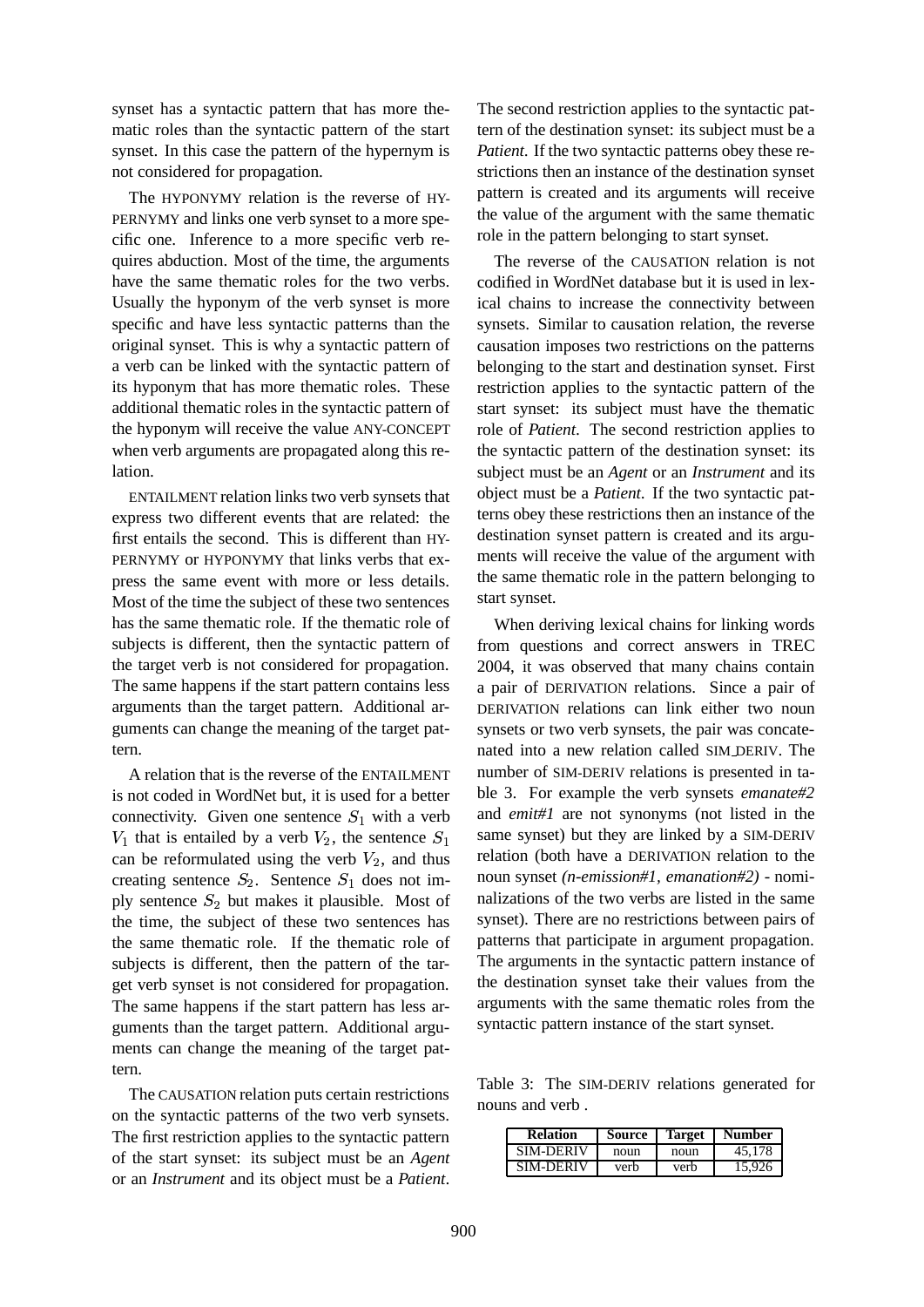The VERBGROUP and SEE-ALSO relations were not included in the experiment because it is not clear how they propagate arguments.

A restricted set of instances of DERIVATION relation was used to link verbs to nouns that describe their action. When arguments are propagated from verb to noun, the noun synset will receive a set of syntactic patterns instances similar to the semantic instances of the verb. When arguments are propagated from noun to verb, a new created structure for the verb sense takes the values for its arguments from the arguments with similar thematic roles in the noun structure.

Between the heads of two argument structures there can exist lexical chains of size 0, meaning that the heads of the two structures are in the same synset. However, the type of the start structure can be different than the type of the target structure. In this case, the arguments still have to be propagated from one structure to another. The arguments in the target structure will take the values of the arguments with the same thematic role in the start structure or the value ANY-CONCEPT if these arguments cannot be found.

Relations between nouns were not used by the algorithm but they are used after the algorithm is applied, to link the arguments from a resulted structure to the arguments with the same semantic roles in the target structure. If such a link exists, then the arguments are considered to match. From the existing WordNet relations between noun synsets only HYPERNYM and HY-PONYM were used.

#### **3.2 Assigning weights to the relations**

Two synsets can be connected by a large number of lexical chains. For efficiency, the algorithm runs only on a restricted number of lexical chains. In order to select the most likely lexical chains, they were ordered decreasingly by their weight. The weight of a lexical chain is computed using the following formula inspired by (Moldovan and Novischi, 2002):

--- --- - --- --- -- --- -- 

where n represents the number of relations in the lexical chain. The formula uses the weights  $W_i$  $(i = 1..n)$  of the relations along the chain (presented in table 4) and coefficients for pairs of relations  $A_{i,i+1}$  (some of them presented in table 5, the rest having a weight of 1.0). This formula resulted from the observation that the relations are not equal (some relations like HYPERNYMY are stronger than other relations) and that the order of relations in the lexical chain influences its fitness (the order of relations is approximated by the weight given to pairs of relations). The formula uses the "measure of generality" of a concept defined as:

 $MG_C = \frac{300}{500 \pm M}$ 

where  $N_{RGLOSS}$  represents the number of occurrences of a given concept in WordNet glosses.

Table 4: The weight assigned to each relation

| <b>Relation</b>     | Veight |
|---------------------|--------|
| <b>HYPERNYM</b>     | 0.8    |
| <b>HYPONYM</b>      | 0.7    |
| <b>DERIVATION</b>   | 0.6    |
| <b>ENTAILMENT</b>   | 0.7    |
| <b>R-ENTAILMENT</b> | 0.6    |
| <b>CAUSATION</b>    | 0.7    |
| <b>R-CAUSATION</b>  | 0.6    |

Table 5: Some of the weights assigned to pair of relations

| <b>Relation 1</b>   | <b>Relation 2</b>   | <b>Coefficient Weight</b> |  |
|---------------------|---------------------|---------------------------|--|
| <b>HYPERNYM</b>     | <b>HYPONYM</b>      | 1.25                      |  |
| <b>HYPERNYM</b>     | ENTAILMENT          | 1.25                      |  |
| <b>HYPERNYM</b>     | <b>R-ENTAILMENT</b> | 0.8                       |  |
| <b>HYPERNYM</b>     | <b>CAUSATION</b>    | 1.25                      |  |
| <b>HYPERNYM</b>     | <b>R-CAUSATION</b>  | 1.25                      |  |
| <b>HYPONYM</b>      | <b>HYPERNYM</b>     | 0.8                       |  |
| <b>HYPONYM</b>      | ENTAILMENT          | 1.25                      |  |
| <b>HYPONYM</b>      | <b>R-ENTAILMENT</b> | 0.8                       |  |
| <b>HYPONYM</b>      | <b>CAUSATION</b>    | 1.25                      |  |
| <b>HYPONYM</b>      | <b>R-CAUSATION</b>  | 0.8                       |  |
| <b>ENTAILMENT</b>   | <b>HYPERNYM</b>     | 1.25                      |  |
| <b>ENTAILMENT</b>   | <b>HYPONYM</b>      | 0.8                       |  |
| <b>ENTAILMENT</b>   | <b>CAUSATION</b>    | 1.25                      |  |
| <b>ENTAILMENT</b>   | <b>R-CAUSATION</b>  | 0.8                       |  |
| <b>R-ENTAILMENT</b> | <b>HYPERNYM</b>     | 0.8                       |  |
| <b>R-ENTAILMENT</b> | <b>HYPONYM</b>      | 0.8                       |  |
| <b>R-ENTAILMENT</b> | <b>CAUSATION</b>    | 0.8                       |  |
| <b>R-ENTAILMENT</b> | <b>R-CAUSATION</b>  | 1.25                      |  |
| <b>CAUSATION</b>    | <b>HYPERNYM</b>     | 1.25                      |  |
| <b>CAUSATION</b>    | <b>HYPONYM</b>      | 0.8                       |  |
| <b>CAUSATION</b>    | ENTAILMENT          | 1.25                      |  |
| <b>CAUSATION</b>    | <b>R-ENTAILMENT</b> | 0.8                       |  |

#### **3.3 Example**

In the test set from the QA track in TREC 2004 we found the following question with correct answer:

**Q 28.2:** (Abercrombie & Fitch) When was it established?

**A:** ... Abercrombie & Fitch began life in 1982 ...

The verb *establish* in the question has sense 2 in WordNet 2.0 and the verb *begin* in the answer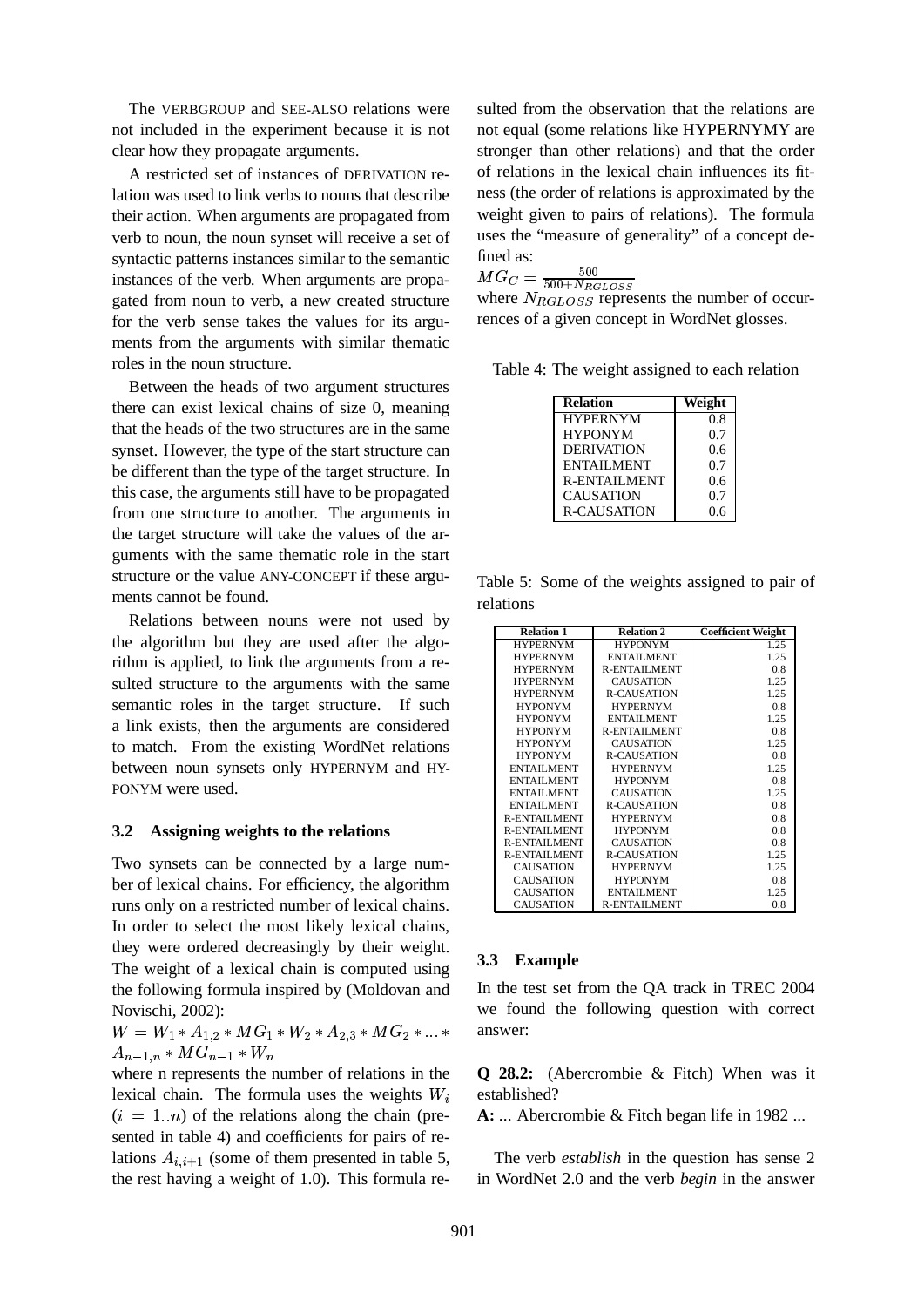has also sense 2. The following lexical chain can be found between these two verbs:

```
(v-begin#2,start#4)
    R-CAUSATION
(v-begin#3,lead off#2,start#2,commence#2)
    SIM-DERIV
(v-establish#2,found#1)
```
From the question, an argument structure is created for the verb *establish#2* using the following pattern:

Agent> establish#2 <Patient>

where the argument with the thematic role of *Agent* has the value ANY-CONCEPT, and the *Patient* argument has the value *Abercrombie & Fitch*.

From the answer, an argument structure is created for verb *begin#2* using the pattern:

Patient  $\geq$  begin#2  $\lt$ Theme $\gt$ 

where the *Patient* argument has the value *Abercrombie & Fitch* and the *Theme* argument has the value *n-life#2*. This structure is propagated along the lexical chain, each relation at a time. First for the R-CAUSATION relation links the verb *begin#2* having the pattern:

Patient> <Verb> <Theme>

with the verb *begin#3* that has the pattern:

 $\text{Agent}$  begin#3 <Patient>

The *Patient* keeps its value *Abercrombie &Fitch* event though it is changing its syntactic role from subject of the verb *begin#2* to the object of the verb *begin#3*. The *Theme* argument is lost along this relation, instead the new argument with the thematic role of *Agent* receives the special value ANY-CONCEPT.

The second relation in the chain, SIM-DERIV links two verbs that have the same syntactic pattern:

Agent> <Verb> <Patient>

Therefore a new structure is created for the verb *establish#2* using this pattern and its arguments take their values from the similar arguments in the argument structure for verb *begin#3*. This new structure exactly matches the argument structure from the question therefore the answer is ranked the highest in the set of candidate answer. Figure 1 illustrates the argument propagation process for this example.

# **4 Experiments and Results**

The algorithm for propagating verb arguments was used to improve performance of an in-house Ques-

tion Answering system (Moldovan et al., 2004). This improvement comes from a better matching between a question and the sentences containing the correct answer. Integration of this algorithm into the Question Answering system requires 3 steps: (1) creation of structures containing verb arguments for the questions and its possible answers, (2) derivation of lexical chains between the two structures and propagation of the arguments along lexical chains, (3) measuring the similarity between the propagated structures and the structures from the question and re-ranking of the candidate answers based on similarity scores. Structures containing predicate arguments are created for all the verbs in the question and all verbs in each possible answer. The QA system takes care of coreference resolution.

Argument structures are created for verbs in both active and passive voice. If the verb is in passive voice, then its arguments are normalized to active voice. The subject phrase of the verb in passive voice represents its object and the noun phrase inside prepositional phrase with preposition "by" becomes its subject. Special attention is given to di-transitive verbs. If in passive voice, the subject phrase can represent either the direct object or indirect object. The distinction is made in the following way: if the verb in passive voice has a direct object then the subject represents the indirect object (beneficiary), otherwise the subject represents direct object. All the other arguments are treated in the same way as in the active voice case.

After the structures are created from a candidate answer and a question, lexical chains are created between their heads. Because lexical chains link two word senses, the heads need to be disambiguated. Before searching for lexical chains, the heads could be already partially disambiguated, because only a restricted number of senses of the head verb can have the VerbNet syntactic pattern matching the input text. An additional semantic disambiguation can take place before deriving lexical chains. The verbs from the answer and question can also be disambiguated by selecting the best lexical chain between them. This was the approach used in our experiment.

The algorithm propagating verb arguments was tested on a set of 106 pairs of phrases with similar meaning for which argument structures could be built. These phrases were selected from pairs of questions and their correct answers from the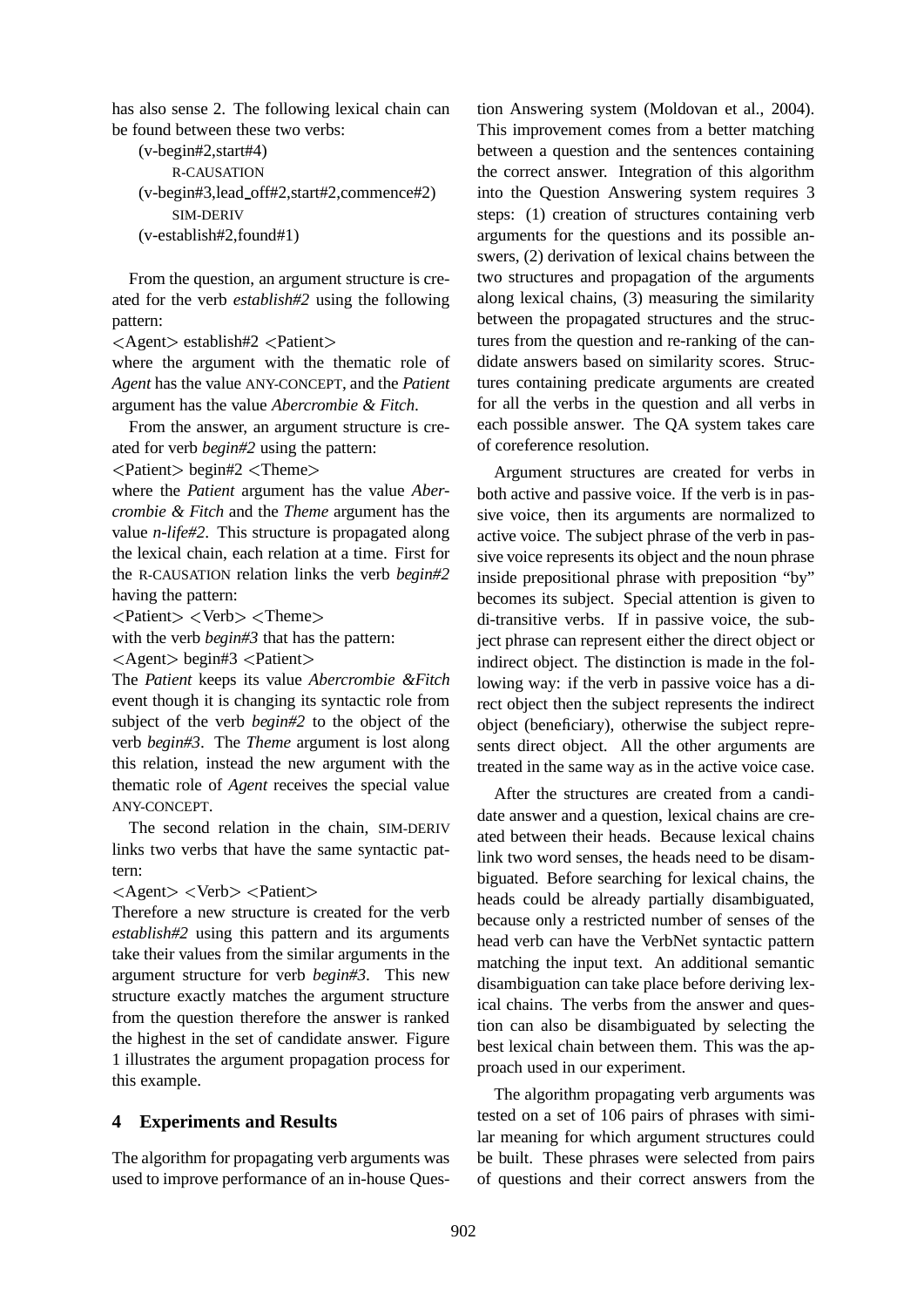#### A: ... Abercrombie & Fitch began life in 1982



Q 28.2 (Abercrombie & Fitch) When was it established?

Figure 1: Example of lexical chain that propagates syntactic constraints from answer to question.

set of factoid questions in TREC 2004 and also from the pairs of scenarios and hypotheses from first edition of PASCAL RTE Challenge (Dagan et al., 2005). Table 6 shows algorithm performance. The columns in the table correspond to the following cases:

a) how many cases the algorithm propagated all the arguments;

b) how many cases the algorithm propagated one argument;

c) home many cases the algorithm did not propagate any argument;

using top 5, 20, 50 lexical chains.

The purpose of the algorithm for propagating predicate arguments is to measure the similarity between the sentences for which the argument structures have been built. This similarity can be computed by comparing the target argument structure with the propagated argument structure. The similarity score is computed in the following way: if  $N$  represents the number of arguments in a pattern, each argument matched is defined to have a contribution of  $1/(N + 1)$ , except for the subject that has a contribution if matched of  $2/(N+1)$ . The propagated pattern is compared with the target pattern and the score is computed by summing up the contributions of all matched arguments.

The set of factoid questions in TREC 2004 has 230 questions. Lexical chains containing the restricted set of relations that propagate verb arguments were found for 33 questions, linking verbs in those questions to verbs in their correct answer. This is the maximum number of questions on which the algorithm for propagating syntactic constraints can have an impact without using other knowledge. The algorithm for propagating verb argument could be applied on 15 of these questions. Table 7 shows the improvement of the Question Answering system when the first 20 or 50 answers returned by factoid strategy are re-ranked according to similarity scores between argument structures. The performance of the question answering system was measured using Mean Reciprocal Rank (MRR).

Table 7: The impact of the algorithm for propagating predicate arguments over the question answering system

| Number of answers   Performance |      |  |
|---------------------------------|------|--|
| Top $20$                        | 1.9% |  |
| Top $50$                        | 2.4% |  |

#### **5 Conclusion**

This paper describes the approach of propagating verb arguments along lexical chains with Word-Net relations using VerbNet frames. Since Verb-Net frames are not associated with all verb senses from WordNet, some verb senses were added automatically to the existing VerbNet frames. The algorithm was used to improve the performance of the answer's ranking stage in Question Answering system. Only a restricted set of WordNet semantic